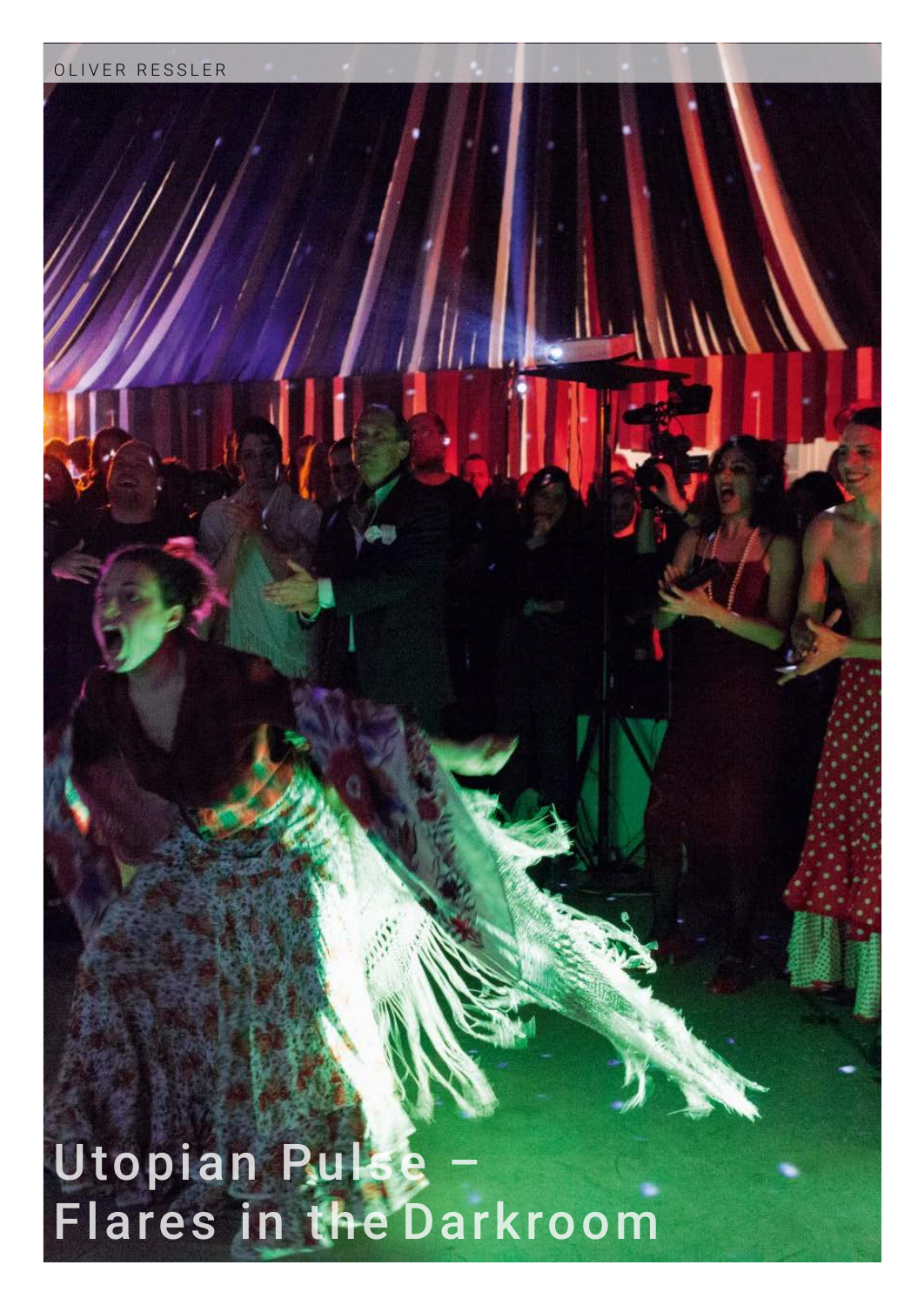## Utopian Pulse – Flares in the Darkroom

A research project by Ines Doujak and Oliver Ressler in collaboration with a group of artist-curators

**Secession, Vienna (AT), 2014 Württembergischer Kunstverein, Stuttgart (DE), 2015 MOCAK – Museum of Contemporary Art, Krakow (PL), 2016**

We understand "Utopia" as an always incomplete alternative, the invocation within the given world of something incompatible with, and hostile to, given conditions. It is a negation of the given and a recognition of "something missing," but also a necessarily imperfect assertion of that which is not – yet.

The work follows utopian projections that serve the purposes of secession from and resistance to our particular present. The "negative" or "critical" version of the utopian "impulse" is not just a matter of satire, or listing what's wrong with the world as though listing it could change it. Utopia, rather, is the assertion of the unrealized in and against the real.

The first public appearance of "Utopian Pulse  $-$  Flares in the Darkroom" was SALON KLIMBIM, orchestrated by the artist-curator Fahim Amir and Ines Doujak on January 23, 2014 in correspondence with Oliver Ressler.



Etcétera, "B.A.N.G.", banner, 900 x 340 cm, 2014. Installation view: MOCAK Museum of Contemporary Art, Krakow, 2016 (photo: Rafał Sosin)

Between February and September 2014 a series of 7 large-scale banners (9 x 3,4 meters) has been presented on the façade of the Secession. URGENT ALTERNATIVES: UTOPIAN MOMENTS relates to the uprisings, occupations and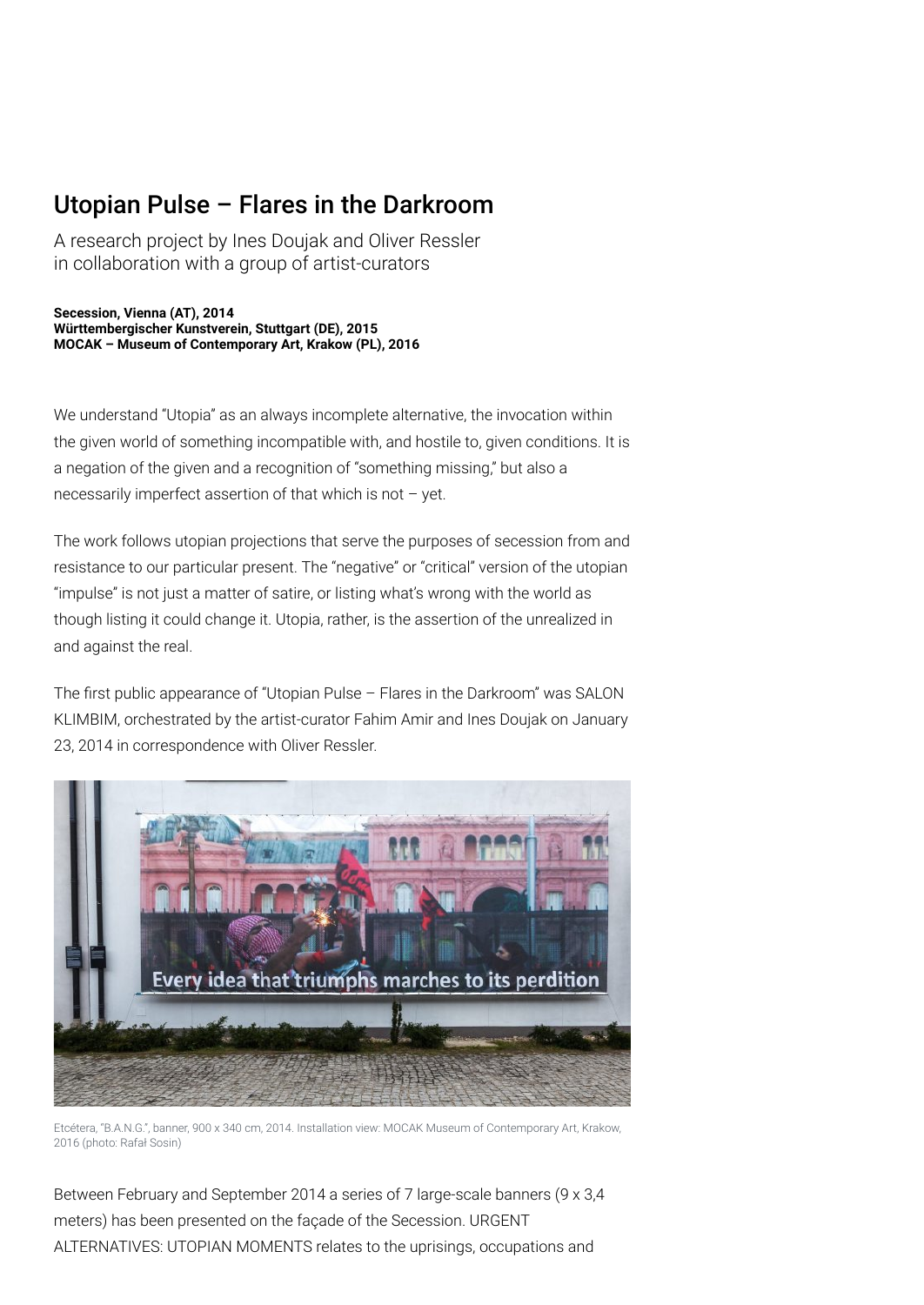social movements that have emerged in recent years. The artists were invited to focus on the utopian pulse in these actions and movements. This is most clearly manifested in the integration of how and what was being fought for, a break with the-ends-justify-the-means politics which discredited communistic thinking and politics for so long. All the artists in URGENT ALTERNATIVES: UTOPIAN MOMENTS have in common that they are directly involved in the protests they focus on in their banner, or talk from a clear, unequivocal position of solidarity with them.

Banners have been commissioned by Katarzyna Winiecka (Fluchthilfe & Du; February 2014), Halil Altindere from Istanbul (March 2014), Wealth of Negations from London (April 2014), Nobodycorp. Internationale Unlimited from Jakarta (May 2014), Etcétera from Buenos Aires (June 2014), Oreet Ashery from London (July 2014) and Daniela Ortiz from Barcelona (August 2014).



Ayreen Anastas & Rene Gabri, "STÖRUNG der KOMMUNICATION" (Interrupted Communication), banner, 900 x 340 cm, 2014. Installation view: Secession, Vienna, 2014 (photo: Ines Doujak)



"Utopian Pulse – Flares in the Darkroom", banners. Installation views: Museo Nacional Centro de Arte Reina Sofía, Madrid, 2019 (photo courtesy Museo Nacional Centro de Arte Reina Sofía)

"Utopian Pulse – Flares in the Darkroom" as an exhibition at the Secession was divided into seven salons. It seems urgent precisely when the potential imperfectly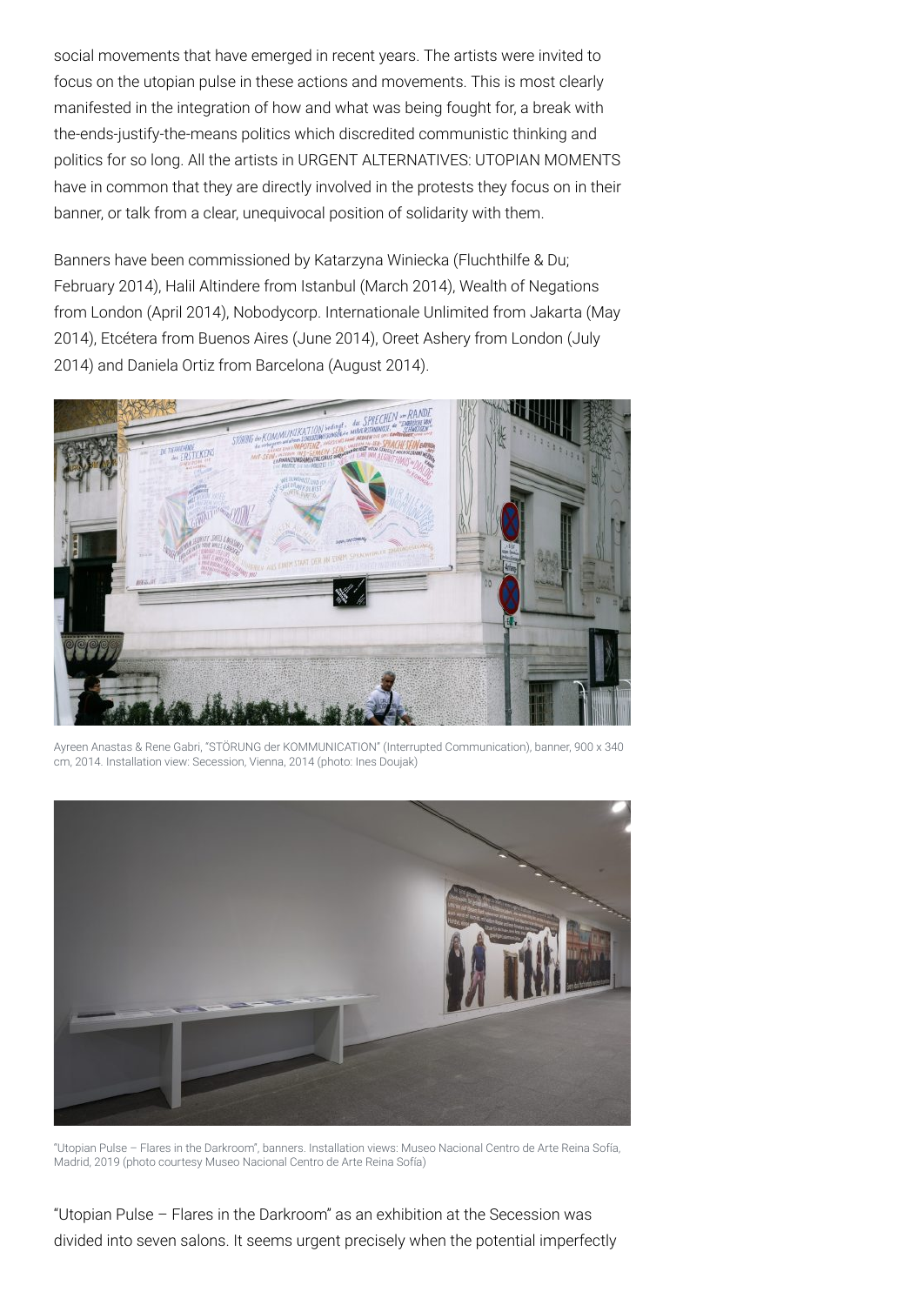expressed in the salon is seen as neither a proto-public sphere – that is, one stage in an orderly evolution towards universal convivial conversation-nor pure "courtly" proprietorship, but rather as a partial breach of the prevailing order of class and gender, a disruption that cannot become the public norm because it prefigures total upheaval of what constitutes the "public" and is instead a place for the monstrous birth of new alliances.



CUARTOS DE UTOPÍA, curated by Pedro G. Romero/Máquina P.H.. Installation view: "Utopian Pulse – Flares in the Darkroom", Secession, Vienna, 2014 (photo: Ines Doujak)

"Utopian Pulse – Flares in the Darkroom" brings together international cultural producers who have substantial artistic and curatorial practices. Over two months, starting on September 10, 2014, they have shown and discussed works of other artists in the gallery of the Secession in Vienna every week. The contributions of the individual artist-curators were not shown sequentially, but productively interacted with one another. The outcomes – whatever their form–constitute a collective challenge to the constituent roles of social actors within the field of art in more complex ways than simply as "artists," "curators," and "viewers", in order to imagine new forms of exchange.



"Utopian Pulse – Flares in the Darkroom", banners on facade of Württembergischer Kunstverein, Stuttgart, 2015 (photo: Oliver Ressler)